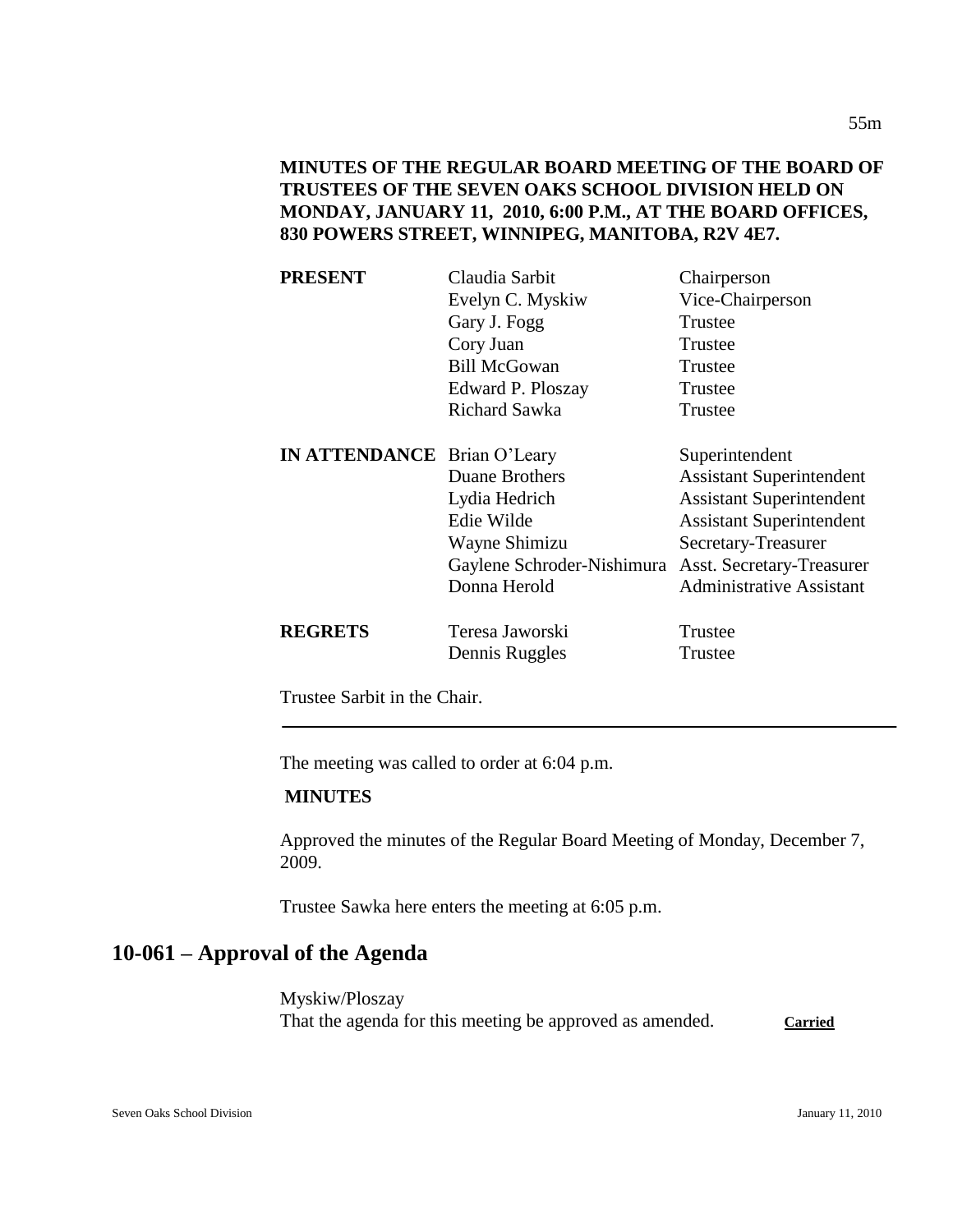### **COMMITTEE OF THE WHOLE**

# **10-062 – Moved into Committee of the Whole at 6:06 p.m.**

Juan/McGowan That the Board move into Committee of the Whole. **Carried**

Trustee Myskiw in the Chair.

#### **OFFICERS' REPORT**

There were no reports.

### **SUPERINTENDENTS' PERSONNEL REPORT**

# **10-063 – Superintendents' Personnel Report**

Sawka/Juan That the Superintendents' Personnel Report be ratified.

#### **Carried**

#### ADMINISTRATIVE ASSISTANT-SUPERINTENDENTS' DEPARTMENT

Appointed Norma Gwizon to the position of Administrative Assistant-Superintendents' Department effective January 4, 2010.

#### COORDINATOR OF TRANSPORTATION

Appointed Elaine Hanus to the position of Coordinator of Transportation Services effective January 4, 2010.

#### TEACHER APPOINTMENTS

Appointed the following to Teacher-General (permanent) contracts:

Jennifer Declercq, full-time (1.00), effective January 11, 2010 Kristin Schroeder, full-time (1.00), effective January 11, 2010

Appointed the following to Limited Teacher-General (term) contracts:

Michelle Broder, part-time (.75), effective January 4, 2010 (indefinite) Marina Einis, full-time (1.00), effective November 3, 2009 to June 30, 2010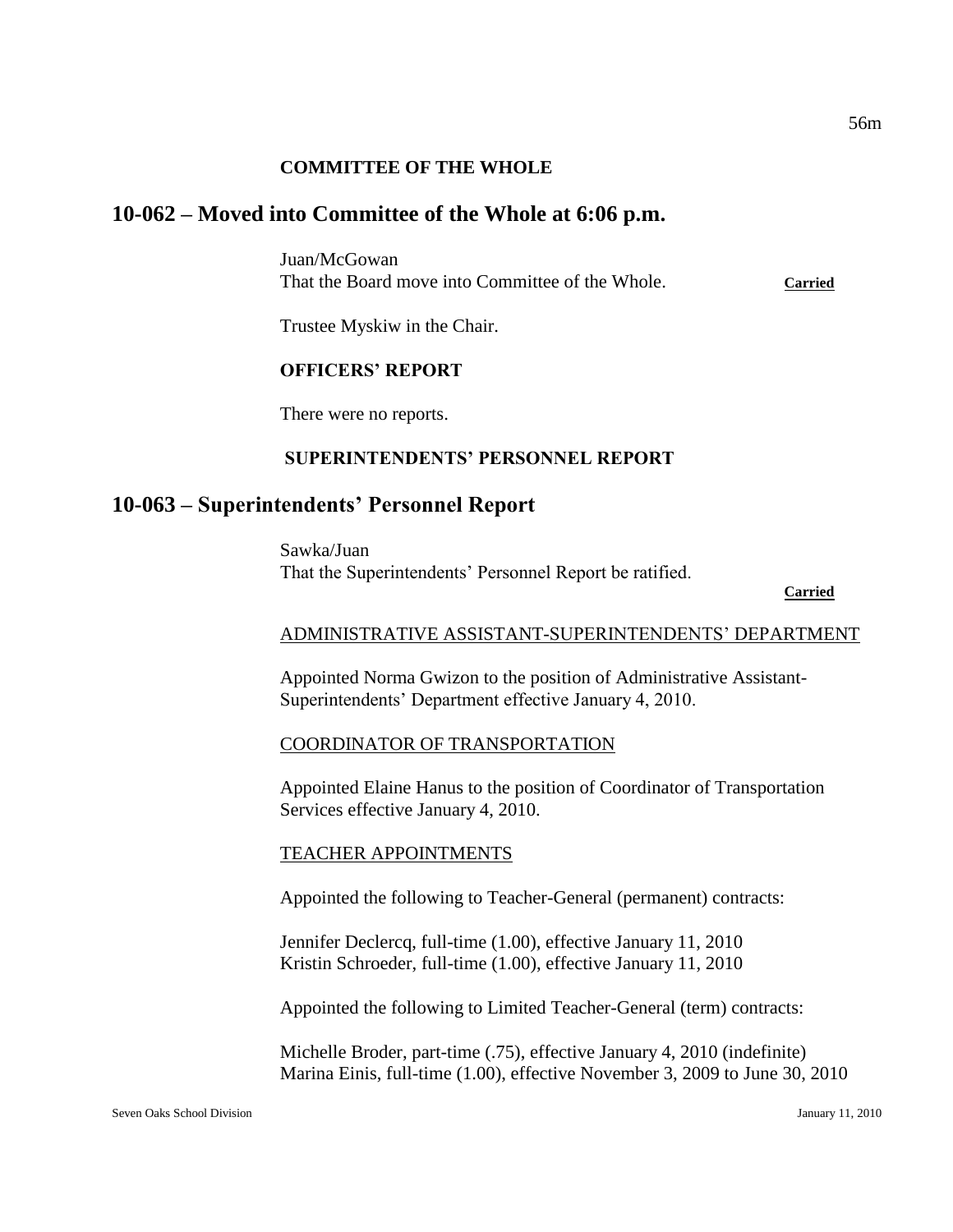### **SUPERINTENDENTS' PERSONNEL REPORT**

Tabitha Noordman, full-time (1.00), effective January 4, 2010 to June 30, 2010 Krysta Pooley, full-time (1.00), effective February 1, 2010 to June 30, 2010 Rebecca Chartrand, part-time (.30), effective January 4, 2010 to June 30, 2010

# SUBSTITUTE TEACHER APPOINTMENTS

Appointed Matthew Molinski as a Substitute Teacher.

### TEACHER LEAVES OF ABSENCE

Granted Stacey Brown a part-time (.50) leave of absence, without pay, effective January 4, 2010 to June 30, 2010.

Granted Guy Dubé a full-time (1.00) leave of absence, without pay, effective January 4, 2010 to June 30, 2010.

# TEACHER MATERNITY LEAVE

Granted the following maternity leaves:

Rosanne Sarkany effective January 29, 2010 to January 30, 2011. Lisa Ayow effective January 4, 2010 to January 3, 2011.

# PARAPROFESSIONAL APPOINTMENT

Appointed Karla Shore to a full-time (1.00) paraprofessional position effective December 7, 2009.

# PARAPROFFESIONAL MATERNITY LEAVE

Granted maternity leave to Janelle Prairie effective December 2, 2009 to December 1, 2010.

# PARAPROFESSIONAL RETIREMENT

Received notice of intent to retire from Susan Vance effective December 31, 2009.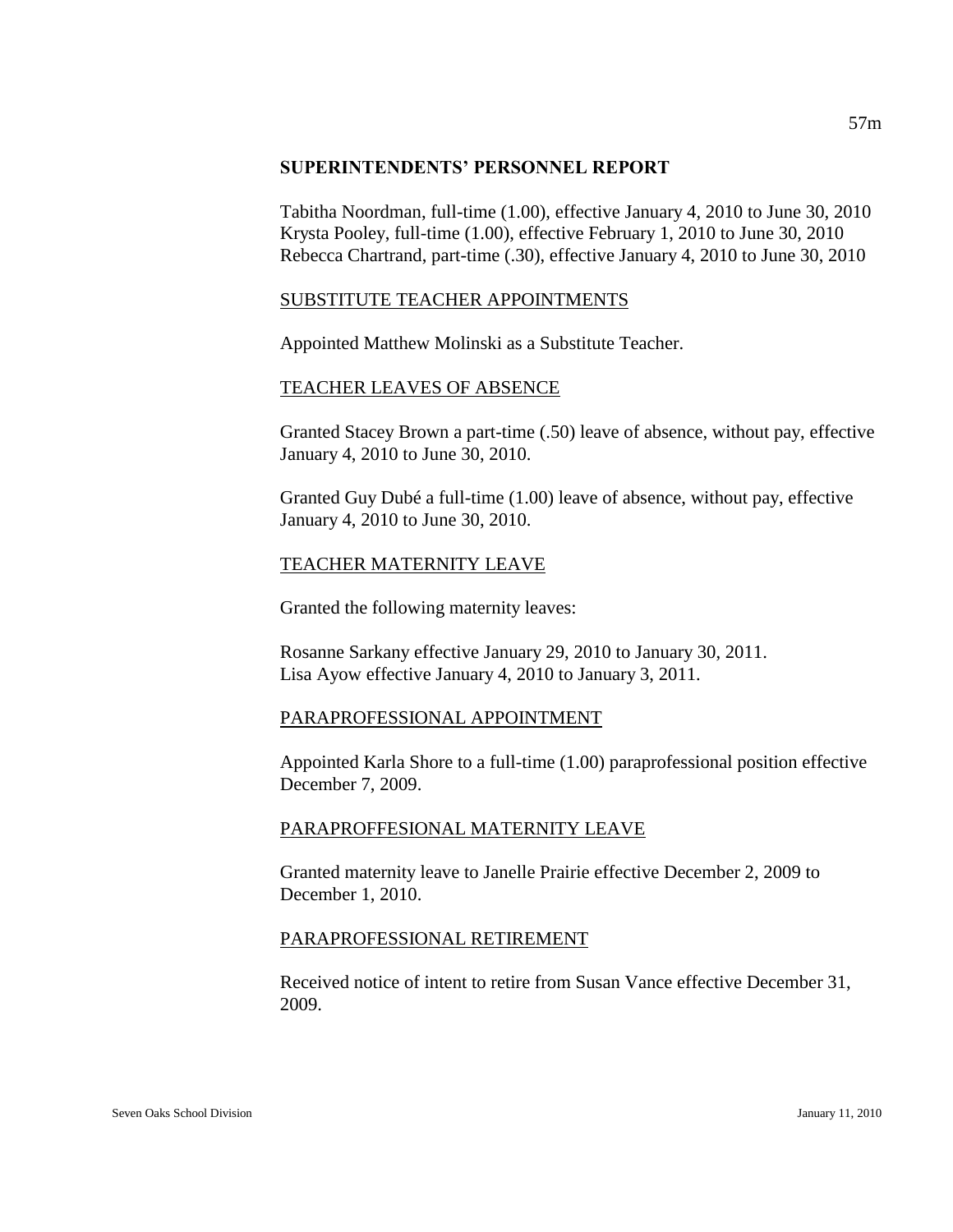### **SUPERINTENDENTS' PERSONNEL REPORT**

### LIBRARY TECHNICIAN APPOINTMENT

Appointed Debbie Oliver to a full-time library technician effective January 2, 2010.

# BUS DRIVER LEAVE OF ABSENCE

Granted Joyce Kehler a part-time (81.25) leave of absence, without pay, effective January 1, 2010 to June 30, 2010.

### KYAC COORDINATOR RESIGNATION

Received notice of intent to resign from Lindsay Longley effective January 22, 2010.

### SUPERINTENDENTS' PERSONNEL REPORT MOTIONS

Rescinded the following Superintendents' Personnel Report motion #09B-032 – Substitute Teacher contracts for:

| Sasha Bargen         | <b>Ethelene Muer</b>     |
|----------------------|--------------------------|
| Kiranjit Brar        | Jeff McCarron            |
| Rena Enns            | Niall McFadyen           |
| Igor Juric           | <b>Shireen Nevistiuk</b> |
| Jason Kozyra         | <b>Bonnie Prophet</b>    |
| Georgette Labossiere | Melissa Sigvaldason      |
| Kristy Merkl         | Carrie Smith             |
|                      | Curtis Walker            |

# **SUPERINTENDENTS' REPORT**

The following matters were received as information:

- **Margaret Park School Issue.**
- Garden City Collegiate Vandalism Update.
- West Kildonan Collegiate Student Issue.
- SOTA Personnel Issue Update.
- **SOAA Personnel Issue Update.**
- **PSFB Portable Update.**
- **WRHA-H1N1 Student Vaccination Clinics.**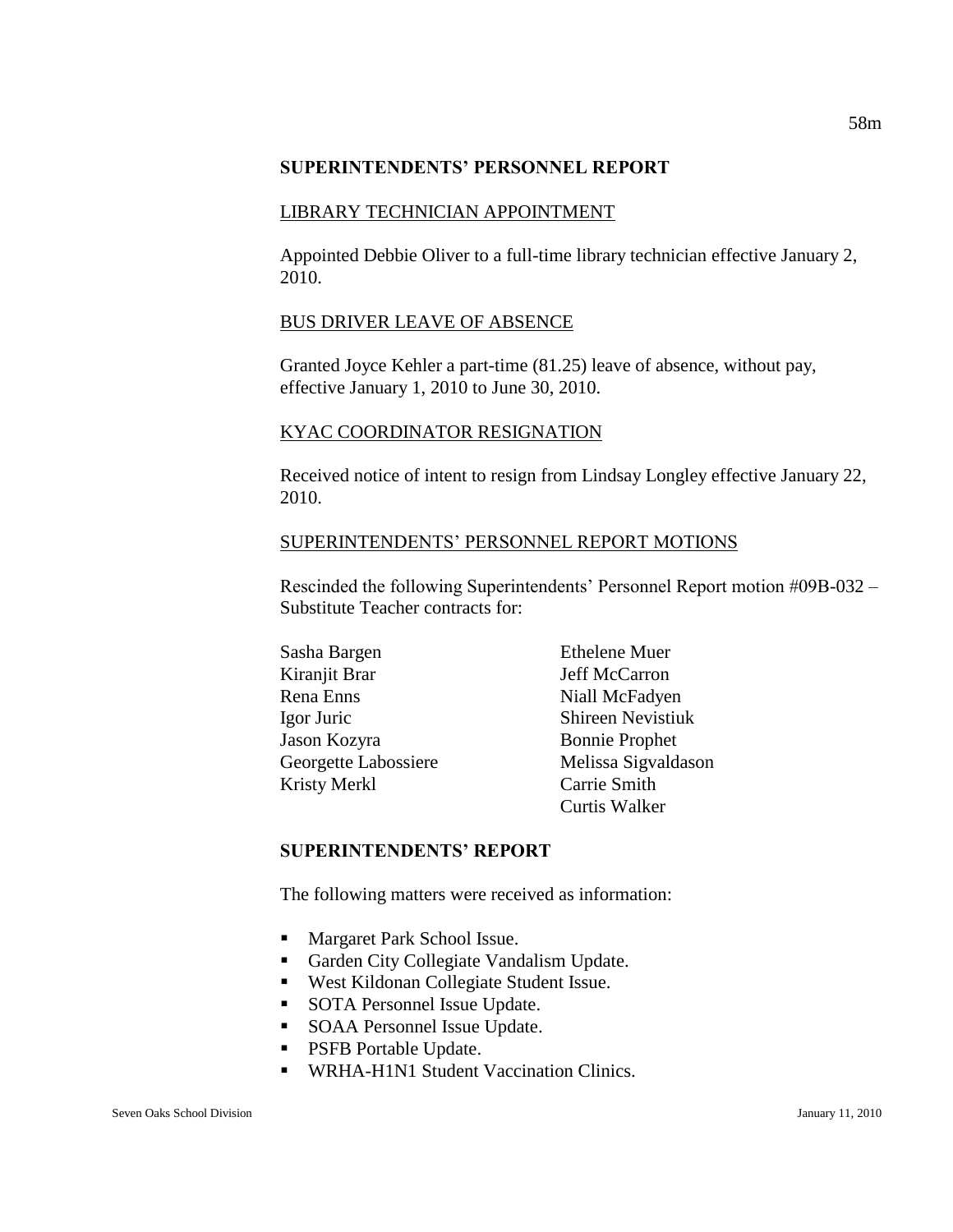Trustee McGowan here left the meeting at 6:55 p.m.

### **SUPERINTENDENTS' REPORT**

- 2010-2011 Preliminary Budget Update.
- Students with Special Needs Categorical Funding.
- SOTA Letter of Response.
- **MSBA Region 5 & 6 November 25, 2009 Meeting Update.**

Trustee Sarbit in the Chair

# **10-064 – 2009-2010 Board Calendar**

Juan/Myskiw That the Regular Budget meeting scheduled for Monday, March 15, 2010 be changed to Thursday, March 11, 2010. **Carried**

# **10-065 – By-Law No. 3-2009**

### Fogg/Ploszay

That Borrowing By-Law No. 3-2009 for the purpose of the self-financing of expenses related to the construction of the link addition to Garden City Collegiate Institute be given second reading. **Carried**

#### Fogg/Ploszay

That Borrowing By-Law No. 3-2009 for the purpose of the self-financing of expenses related to the construction of the link addition to Garden City Collegiate Institute be given third and final reading, be signed and sealed. **Carried**

# **SUPERINTENDENTS' REPORT**

The following matters were received as information:

- 2009-2010 Divisional Plan Update.
- School of Choice Statistics.
- **Assessment Information.**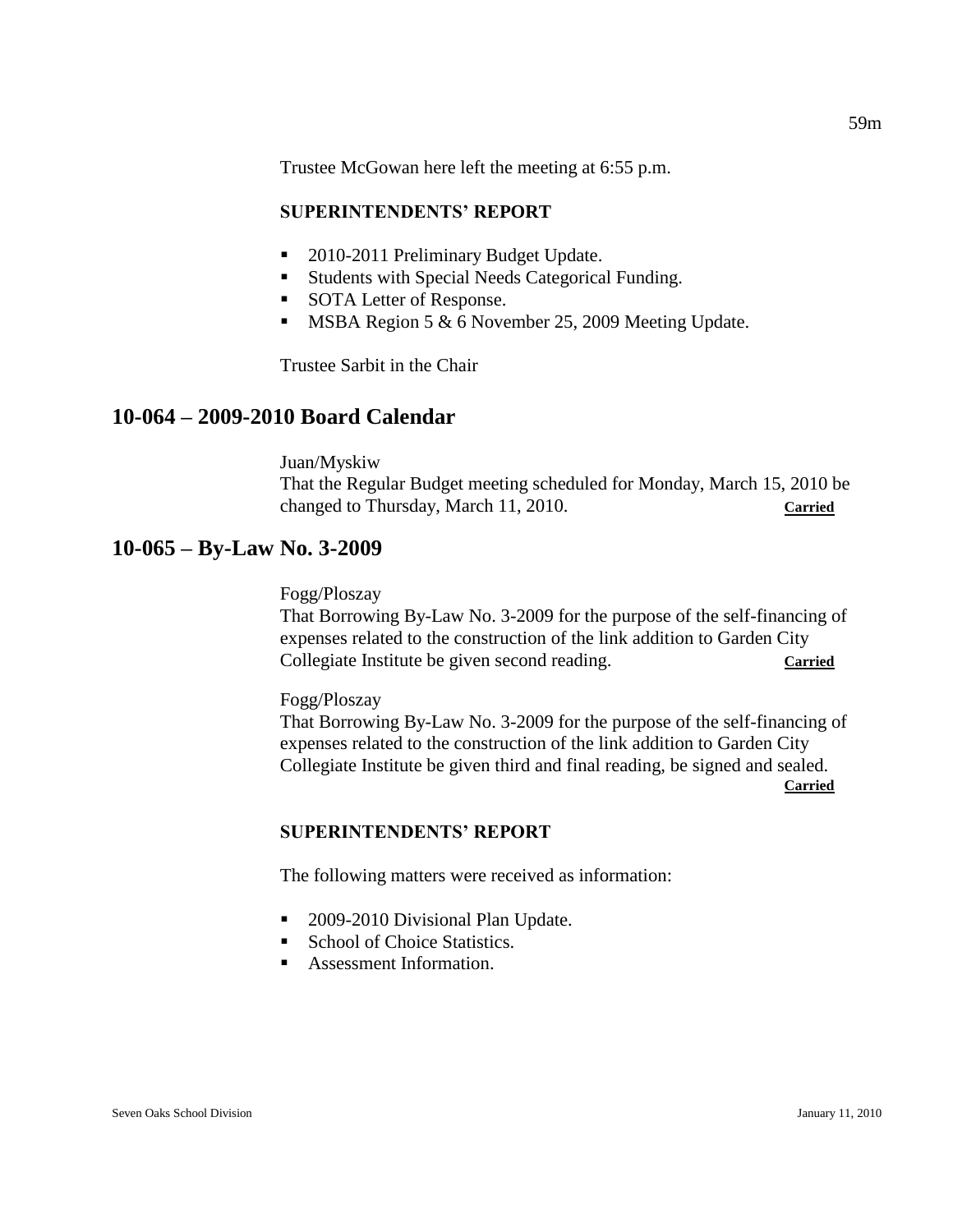### **CONSENT AGENDA**

# **10-066– Consent Agenda**

Ploszay/Fogg That the Consent Agenda be approved. **Carried**

### **CONSENT AGENDA**

Cheque Listing - December 2009

That cheques #2101486-#2101981, #210001772-#210002465, and #210053- #210078(US) in the amount of \$5,593,992.07 be approved.

Westland Construction Certificate of Payment No. 4

That Certificate of Payment No. 4 for the Relocation of the Centennial Portable to Leila North in the amount of \$2,030.06 be paid to Westland Construction.

### Statutory Holdback on Westland Construction Certificate of Payment No. 4

That 7-1/2% Statutory Holdback on Certificate of Payment No. 4 for the Relocation of the Centennial Portable to Leila North in the amount of \$156.76 be paid to the SOSD/Westland Construction-Leila North Portable Relocation 422 account.

### Release of Statutory Holdback to Westland Construction

That the 7-1/2% Statutory Holdback in the amount of \$6,286.18 plus accrued interest in relation to the Relocation of the Centennial Portable Classroom to Leila North be paid to Westland Construction from the SOSD/Westland - Leila North Portable Relocation 422 trust account.

Westland Construction GST on Release of Holdback

That GST on the Release of Holdback for the Relocation of the Centennial Portable to Leila North in the amount of \$314.31 be paid to Westland Construction.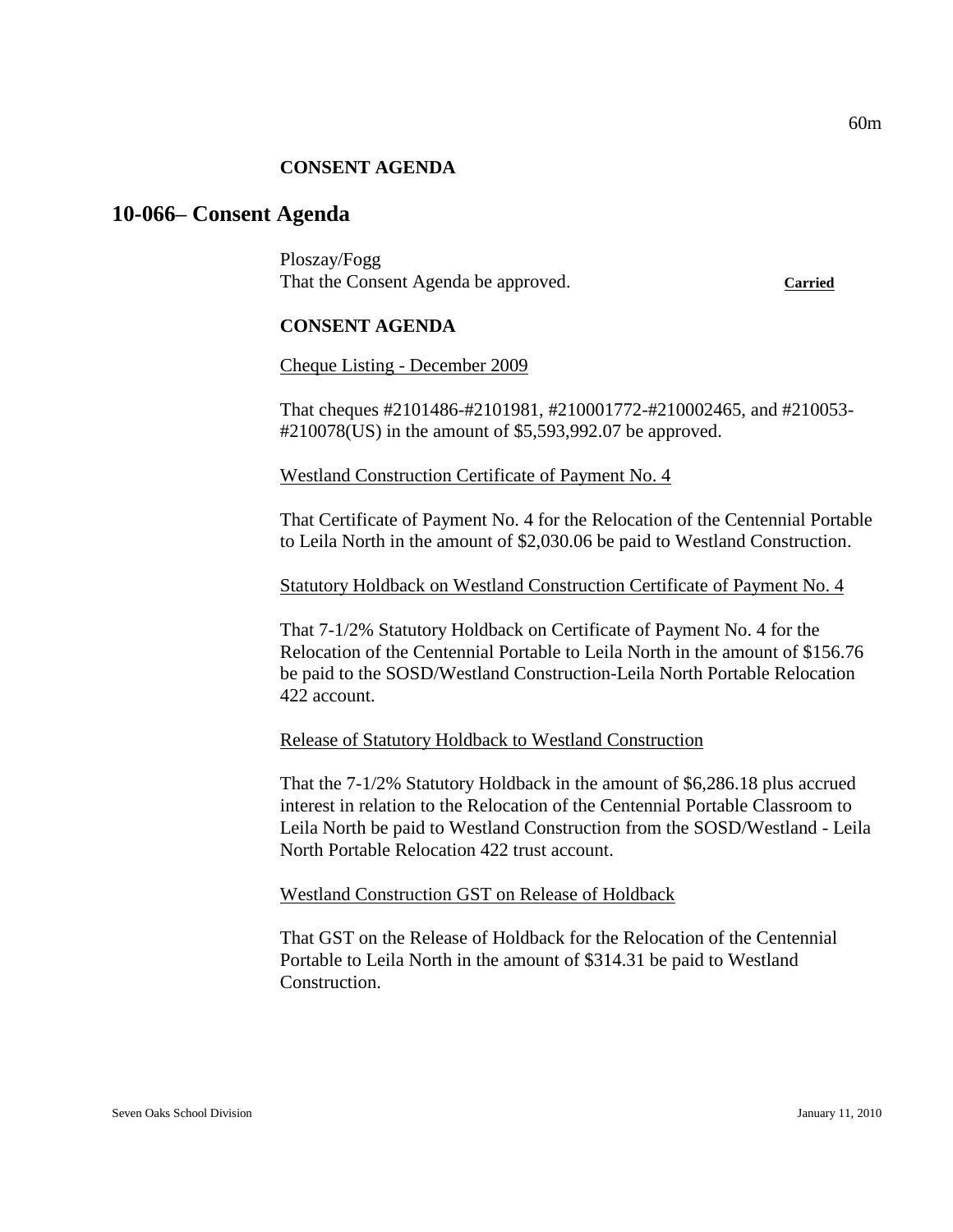### **NEW BUSINESS**

# **10-067– Human Rights Museum Fundraiser**

# Juan/Sawka

Motion: That the Board purchase 10 tickets to the Volunteers without Borders fundraiser dinner for the Human Rights Museum and donate the tickets to the teachers of the Unite to Change Committee. **Carried**

The following matters were brought forward:

- Heritage Language Concert and the possibility of extending the Heritage Language program.
- Garden City Collegiate  $50<sup>th</sup>$  Anniversary Fundraiser.
- Article in Education Canada Magazine featuring MET School.
- Article in MASS Journal: Renewing Teacher Education: Educational Responsibilities and Relationships in a Pluralistic World by Wayne Serebrin and Lydia Hedrich.

# **CONFERENCE REPORTS**

Adair Warren, Principal, Cindy Blicq and David Zynoberg, Teachers – Met School: The MET School Big Bang Conference. Principal's Conference: August 5 & 6, 2009. Met School Staff Conference: August 7, 8 & 9, 2009 - Providence, Rhode Island.

# **CORRESPONDENCE**

- Pine Creek School Division: Superintendent of Schools Bulletin.
- Nancy Allan, Minister of Education: Acknowledging receipt of Board's letter concerning funding issues.
- **MSBA** Executive Highlights, December 7, 2009.
- Congress 2010 Update: Leadership in a Sea of Change, July 7-9, 2010, Delta St. John's Hotel, NL.
- MSBA Presidents' Council Award: Nominations for the 2010 Presidents' Council Award.
- Andrea Lamboo Miln, Healthy Schools: Participation of 15 schools in the Physical Activity Campaign.
- Garth Nichol, Chair, Board of Trustees, Turtle Mountain School Division: Letter to Honourable Nancy Allen regarding the retroactive copyright charges incurred by school divisions in the 2008-2009 school year.
- Martin Grainger, Chair of the Board, Pine Creek School Division: Letter to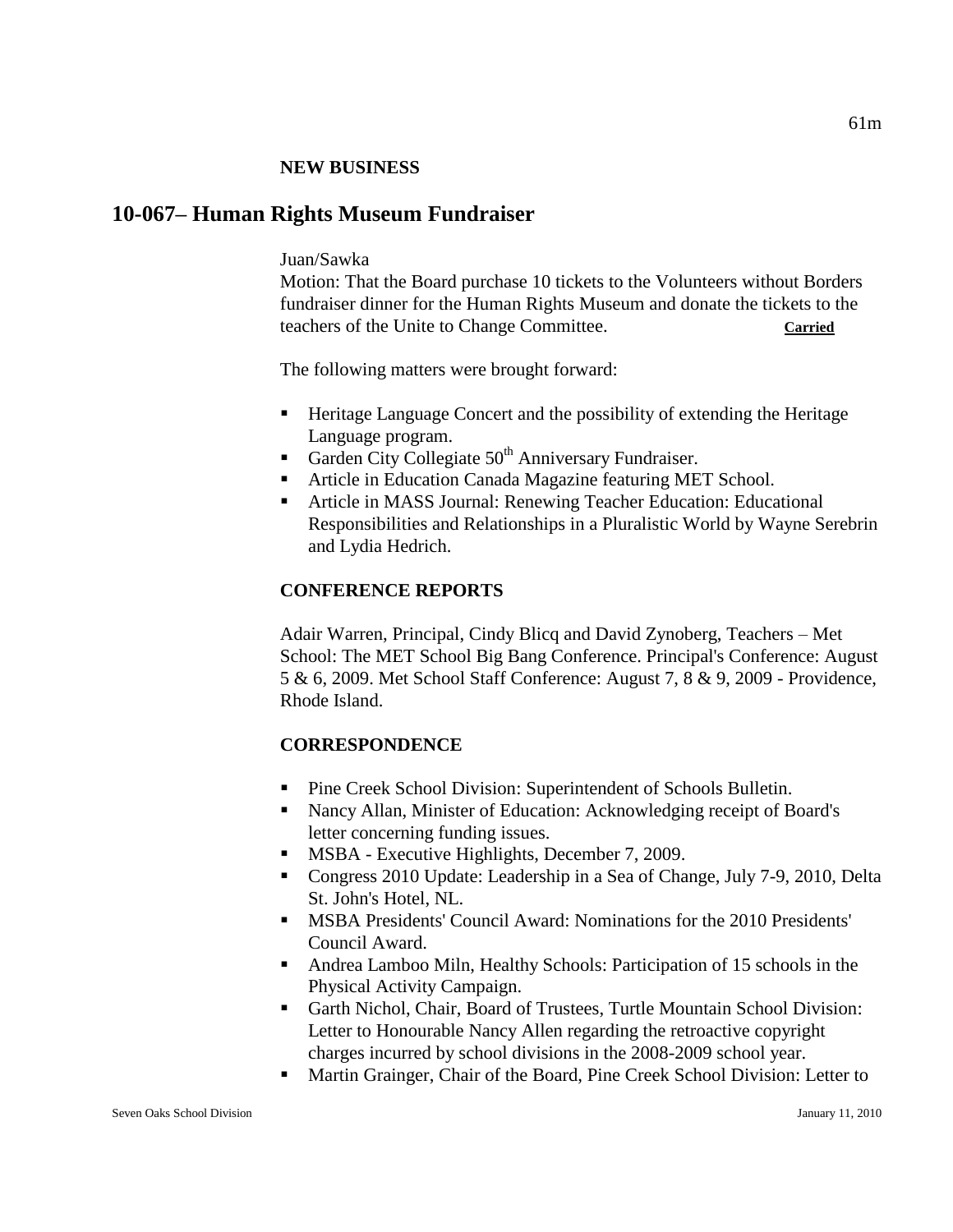### **CORRESPONDENCE**

Honourable Nancy Allen regarding the retroactive copyright charges incurred by school divisions in the 2008-2009 school year.

- Keeping the Public in Public Education Jon Young: Article, MASS Journal, Fall 2009.
- School Boards Work: Leadership that Makes a Difference Carolyn Duhamel: Article, MASS Journal, Fall 2009.
- Bob Craddock, Assessment Services, Workers Compensation Board of Manitoba: 2010 WCB assessment rate.
- Colleen Skrepich, Coordinator, Teachers Records, Teachers' Retirement Allowances Fund Board: TRAF Connection Newsletter, December 2009.
- MSBA, Labour Relations Divisional Mail: Salary Bulletin No.14-2009 Mountain View School Division and Mountain View Teachers' Association, Ratified Agreement; and CPI, Unemployment Rate and Regional Trends.
- Wayne Shimizu, Secretary-Treasurer, Seven Oaks School Division: Letter dated December 15, 2009 to Peter Johannsson, Real Estate Officer, City of Winnipeg, accepting Proposed Terms and Conditions for a Lease Agreement between the City of Winnipeg and SOSD, for portable classrooms at Riverbend School.
- M. Grady, Zoning and Permits Administrator, City of Winnipeg: Copy of letter from City of Winnipeg to Andrew Edge at Stantec Architecture Limited dated December 17, 2009, regarding Conditional Use / Zoning Variance application for 123 Red River Boulevard West.
- Steve Nicholson, Safety & Health Officer, MB Labour & Immigration, WS&H Division: Improvement Order Form, following meeting on November 19, 2009 to review employer's October 27, 2009 Compliance Report.
- Steve Nicholson, Safety & Health Officer, MB Labour & Immigration, WS&H Division: Report Form following review of incident at Garden City Collegiate involving contracted workers on December 7, 2009.
- Cliff Meder, Director of Operations, Seven Oaks School Division: Change Order Nos. 13, 14 & 15 for Ventilation System Upgrade at Seven Oaks Middle School.
- **Province of Manitoba News Release: December 22, 2009 Manitoba** Moving Forward with Balanced, Steady Fiscal Framework: Wowchuk.
- **Province of Manitoba News Release: January 7, 2010 Province Provides** \$20,000 in Grants to Schools for Innovative Citizenship Education Projects.
- Rick Dedi, Executive Director, Public Schools Finance Board: PSFB authorization to proceed with the sale of 267 Kingsbury Avenue to Habitat for Humanity.
- Support the Dignity for All Campaign.
- MSBA 2010 Regional Meeting Agenda Packages.